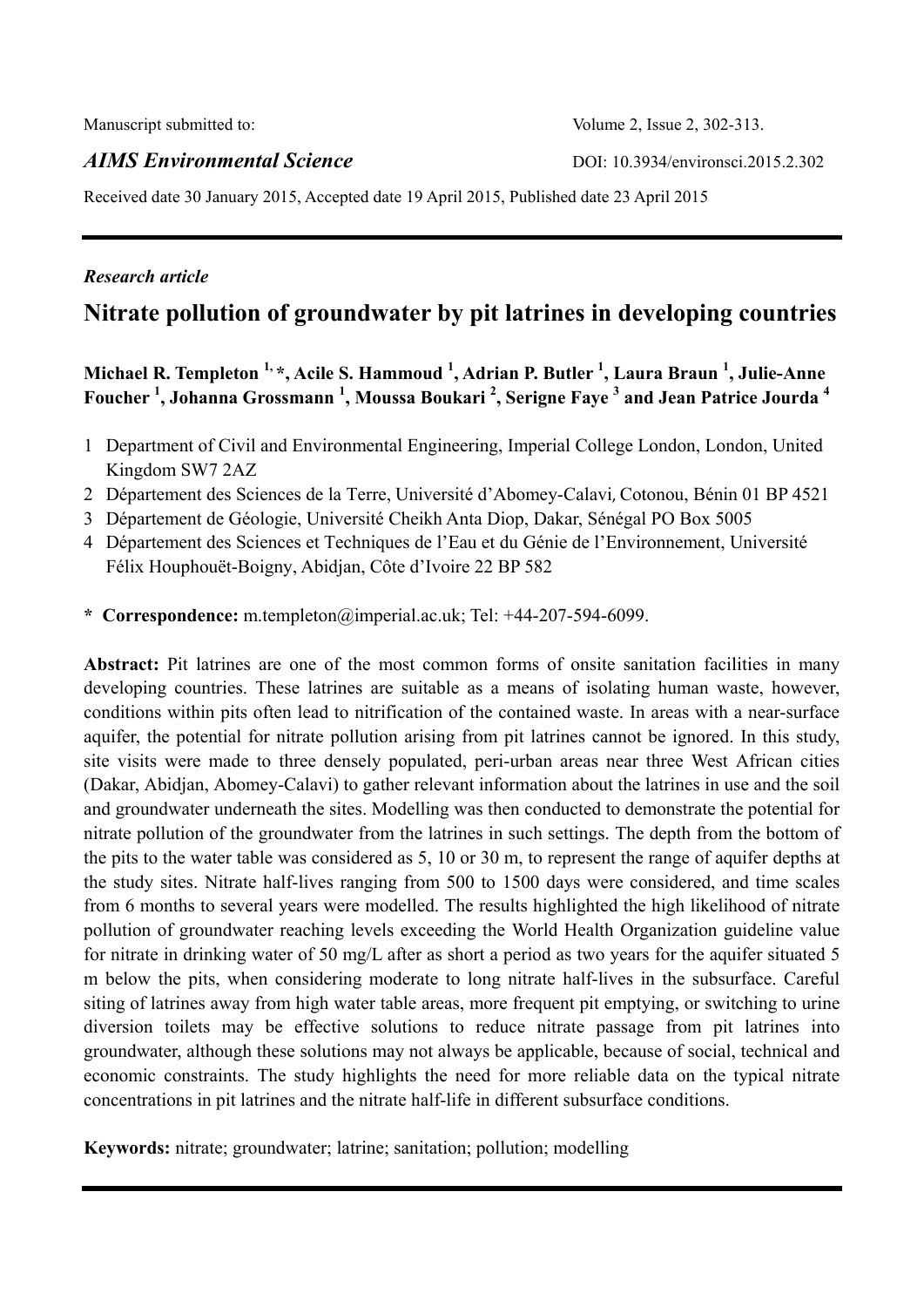Many low-income countries are still striving to meet their Millennium Development Goal (MDG) for access to improved sanitation, and the construction of basic pit latrines is a common strategy that is being implemented to achieve this goal. A pit latrine typically consists of a dug pit approximately 2-3 m deep and 1-2  $m^2$  in surface area, with the walls often lined with concrete blocks or bricks to prevent pit collapse, and with a slab and superstructure over the top of the squatting hole [1]. Lined pit walls are typically left un-mortared below the top 0.5 m [1], to allow the liquid fraction of the waste to infiltrate into the surrounding soil, leaving mainly the solid waste in the pit. However, both the liquid and solid fractions of the waste contain nitrogen, e.g. urea in urine and various forms of organic nitrogen in feces, and the biodegradation of the waste within the pit (and indeed other forms of onsite sanitation, e.g. septic tank soakaways [2,3]) often leads to nitrification of this nitrogen-containing waste, i.e. the formation of nitrate.

Nitrate is persistent and mobile in the subsurface, difficult to remove, and poses serious health concerns if it enters drinking water. The World Health Organization (WHO) has set a guideline concentration for nitrate in drinking water of 50 mg/L based on these health concerns [4]. Therefore, pit latrines may represent a serious risk to those who rely on nearby groundwater as a source of drinking water supply, especially in areas with high water tables that approach the level of the pits. Ironically therefore, regions that have met their MDG for access to improved water supply might see regression in this metric if this potential nitrate pollution arising from onsite sanitation facilities is overlooked.

This study aimed to highlight the importance of this issue by conducting modelling to represent the potential for nitrate contamination of groundwater in three low-income, peri-urban areas of West Africa with relatively high water tables. As is often the case when working in developing countries, data were limited or completely lacking for some of the key parameters of relevance to nitrate transport in the subsurface, therefore the intention of the study was not to estimate precisely the actual nitrate concentrations in the aquifers in these areas, but rather to gauge the likelihood of the nitrate levels in the affected groundwater exceeding the WHO guideline for nitrate in drinking water [4] and to estimate the time scales over which this pollution occurs.

#### **2. Materials and Method**

#### *2.1. Site visits, data collection and estimation of parameters*

Site visits were conducted to the peri-urban areas surrounding Dakar, Sénégal, Abidjan, Côte d'Ivoire, and Abomey-Calavi, Benin in the summer of 2014 to collect relevant information for the subsequent modelling. Each of these areas is characterized by high water tables, which ranged from between 5 and 30 m below the bottom of the pit latrines and are used for drinking water supply. Some of the necessary information was already available from previous hydrogeological studies which were conducted by the in-country university partners on this research [5,6], including soil hydraulic conductivity and information about depth to water table and aquifer thickness. Other information had to be collected first-hand, including an estimate of the number and dimensions of the pit latrines and the number of users per latrine. For the purposes of the subsequent modelling, a representative model sub-area was considered which was based as much as possible on the values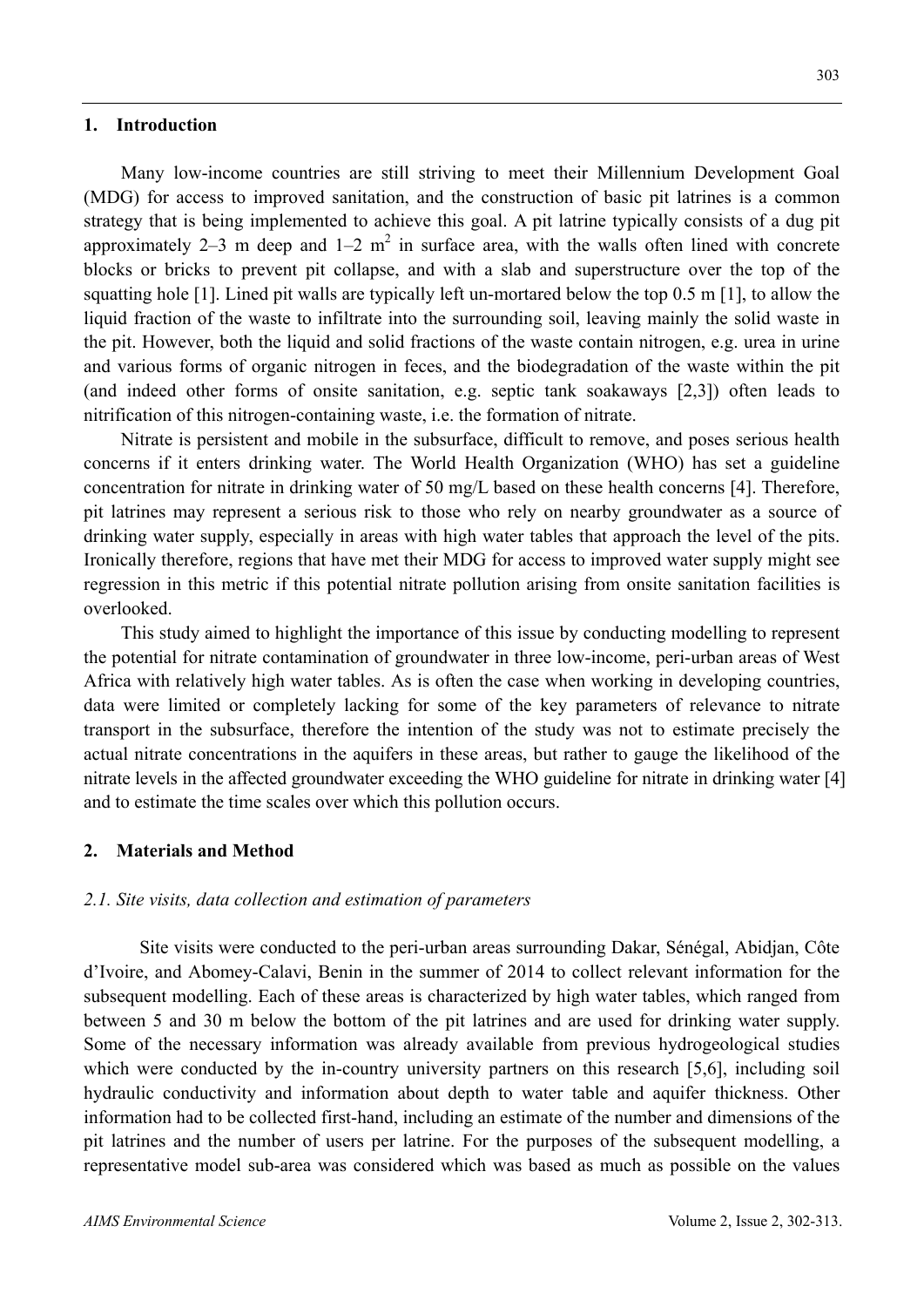observed through the three site visits and the previously collected information. The modelled aquifer area was  $250,000$  m<sup>2</sup>, with aquifer dimensions of 1000 m in length by 250 m wide and 4 m depth. The latrine density was estimated as one latrine for every 50  $m<sup>2</sup>$ , and the area of each pit latrine was observed to be approximately 2  $m^2$ , which sums to a total latrine area of 10,000 m<sup>2</sup>. It was determined through an informal survey of the inhabitants that there was an average of 10 users per latrine. The water flux from the pit latrines was estimated as  $0.002 \text{ m}^3/\text{m}^2/\text{day}$  based on anecdotal reports of the pit usage and filling rates. The soil moisture was assumed as 0.2 and hence the pore velocity was 0.01 m/day. The longitudinal dispersivity was set at 2 m. The retardation coefficient for nitrate was assumed to be 1, reflecting the high mobility of nitrate [7,8,9]. Hydraulic conductivity data for the soil types, in the study zones, which are a mix of sand and clay, was collected from previous studies [5,6], and an average value of 7.43 m/day was used in the model. The groundwater recharge rate was estimated as being between 0.001 and 0.002  $\text{m}^3/\text{m}^2/\text{day}$  (i.e. between 360 and 720 mm a year) and the hydraulic head gradient was estimated as ranging between 0.01 and 0.02.

There was no data for the nitrate concentration in the bottom of the pits in the study area, and there is very little data on this in the literature. However previous studies have estimated that each person excretes between 7.9–12.5 g/day of nitrogen  $[10-14]$ . To simplify the modelling, it was assumed that there was no other input of nitrate besides from the pits, e.g. none from surface runoff. A value in the middle of this range of 10 g/day per person was considered. Assuming 2.5 litres of urine per day and that 60% of the nitrogen in the waste is converted to nitrate [15], this resulted in an estimated nitrate concentration within the pit of 2400 mg/L. It should be noted that the results discussed below (and plotted in Figures 2–4) are directly scalable to this assumed value for the nitrate concentration in the bottom of the pit, therefore the results could be easily translated if a more reliable estimate of the actual concentration can be obtained, e.g. through pit sampling. Given the sensitivity of this and subsequent calculations to the value that is used for the nitrate concentration in the bottom of the pit, future studies should aim to collect data for this parameter in different settings, e.g. different regions, pit designs.

A range of nitrate half-lives have been reported in the literature, and the decay of nitrate will depend on factors such as the biological activity of the soil matrix and the nitrate sorption properties of the soil type. Since no data was available for the nitrate decay rates in the particular soils of the sites in this study, a range of half-lives were considered in the modelling to cover a range of cited values in the literature, from 500 to 1500 days [16,17].

#### *2.2. Modelling approach*

In order to provide quantitative assessment of the impact of nitrate from pit latrines on groundwater, a combined modelling approach was used. This comprised an analytical solution for steady-state reactive transport through the unsaturated (or vadose) zone, which was then used as the input to a groundwater mixing model. This approach was selected as it combines sufficient complexity to incorporate the key processes with necessary simplicity due to the lack of detailed field data. More detailed attempts have been made to simulate the problem of sludge disposal, e.g. [18,19]. However, these use the numerical model HYDRUS [20] and require detailed site data to characterize soil hydraulic properties. In contrast, a highly simplified approach has been developed by the British Geological Survey for assessing risk to groundwater from on-site sanitation. However, this does not explicitly consider the effects of denitrification and is used for local-scale assessments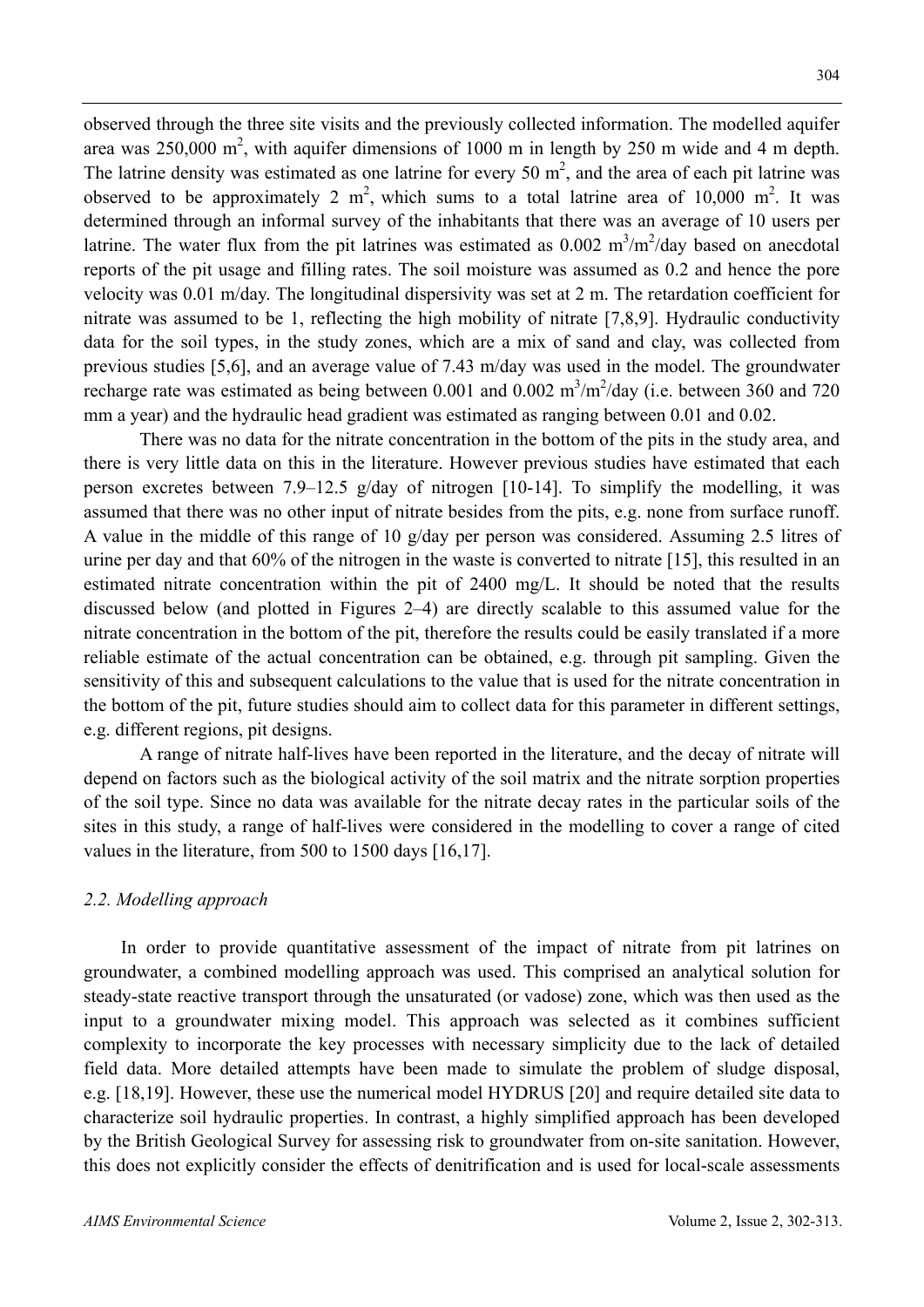(i.e. at the scale of an individual borehole) [21,22].

The standard advection-dispersion-reaction model [23] (Equation 1) was therefore used to estimate the transfer of nitrate into the subsurface, from the bottom of the pit to the top of the water table, using the parameters described in section 2.1.

$$
\frac{\partial C}{\partial t} = \frac{d_L v}{R} \frac{\partial^2 C}{\partial z^2} - \frac{v}{R} \frac{\partial C}{\partial z} - \frac{\lambda}{R} C \tag{1}
$$

where, C is the concentration of nitrate in unsaturated soil  $(g/m^3)$  (which is equivalent to [mg/L]),  $d_L$ is the longitudinal dispersivity (m), *v* is the mean pore water velocity (m/day), *R* is the retardation coefficient ( $> 1$  where sorption present),  $\lambda$  is the linear decay coefficient (1/day), which is related to the half-life by  $T\frac{1}{2} = \log(2)/\lambda$  (days).

For uniform conditions, with a nitrate concentration at the base of the pit latrine of  $C_0$ , then the concentration  $C_{pw}$  at a depth  $z_w$ , the depth of the water table below the base of the latrine, is given as:

$$
C_{pw} = \frac{C_0}{2} \left[ \frac{\left( \exp(vz_w)(1-\gamma) \right)}{2vd_L} \, erfc\left(\frac{z_w - v\gamma t}{2\sqrt{vd_L t}}\right) + \frac{\left( \exp(vz_w)(1+\gamma) \right)}{2vd_L} \, erfc\left(\frac{z_w + v\gamma t}{2\sqrt{vd_L t}}\right) \right] \tag{2}
$$
\n
$$
\text{where [24]:} \qquad \gamma = \sqrt{1 + \frac{4\lambda d_L}{v}} \tag{3}
$$

The solution was implemented in Matlab©.

A water flow balance and nitrate mass balance were then conducted to estimate the dilution of the nitrate by the aquifer volume and the resulting overall concentration in the aquifer  $(C_{a0})$  after different elapsed times.

Water flow balance: 
$$
Q_{ao} = Q_{ai} + A_r \cdot q_r + A_p \cdot q_p
$$
 (4)  
Nitrate mass balance:  $Q_{ao} \cdot C_{ao} = Q_{ai} \cdot C_{ai} + A_r \cdot q_r \cdot C_r + A_p \cdot q_p \cdot C_{pw}$  (5)  
 $Q_{ai} = W \cdot H \cdot K \cdot i_i$  (6)

where  $Q_{ai}$  is the inflow into the aquifer (m<sup>3</sup>/day),  $Q_{ao}$  is the outflow of the aquifer (m<sup>3</sup>/day),  $C_{pw}$  is the nitrate concentration reaching the top of the water table (obtained from the advection-dispersion-reaction model, in  $g/m<sup>3</sup>$ ),  $C_{ao}$  is the nitrate concentration in the aquifer outflow (i.e. the ultimate goal of the model, in  $g/m<sup>3</sup>$ ),  $C_{ai}$  is the nitrate concentration in the aquifer inflow (assumed to be zero),  $C_r$  is the nitrate concentration from surface runoff (assumed to be zero),  $q_p$  is the water flux from each pit latrine (0.002 m/d),  $q_r$  is the groundwater recharge rate (m<sup>3</sup>/m<sup>2</sup>/day),  $A_p$ is the total surface area of all the pit latrines  $(m^2)$ ,  $A_r$  is the surface area of aquifer recharge  $(m^2)$ , W is the width of the aquifer (m), H is the height of the aquifer (m), i.e. the effective mixing zone, *K* is the hydraulic conductivity  $(m/d)$  and  $i_i$  is the hydraulic head gradient. This is represented schematically in Figure 1.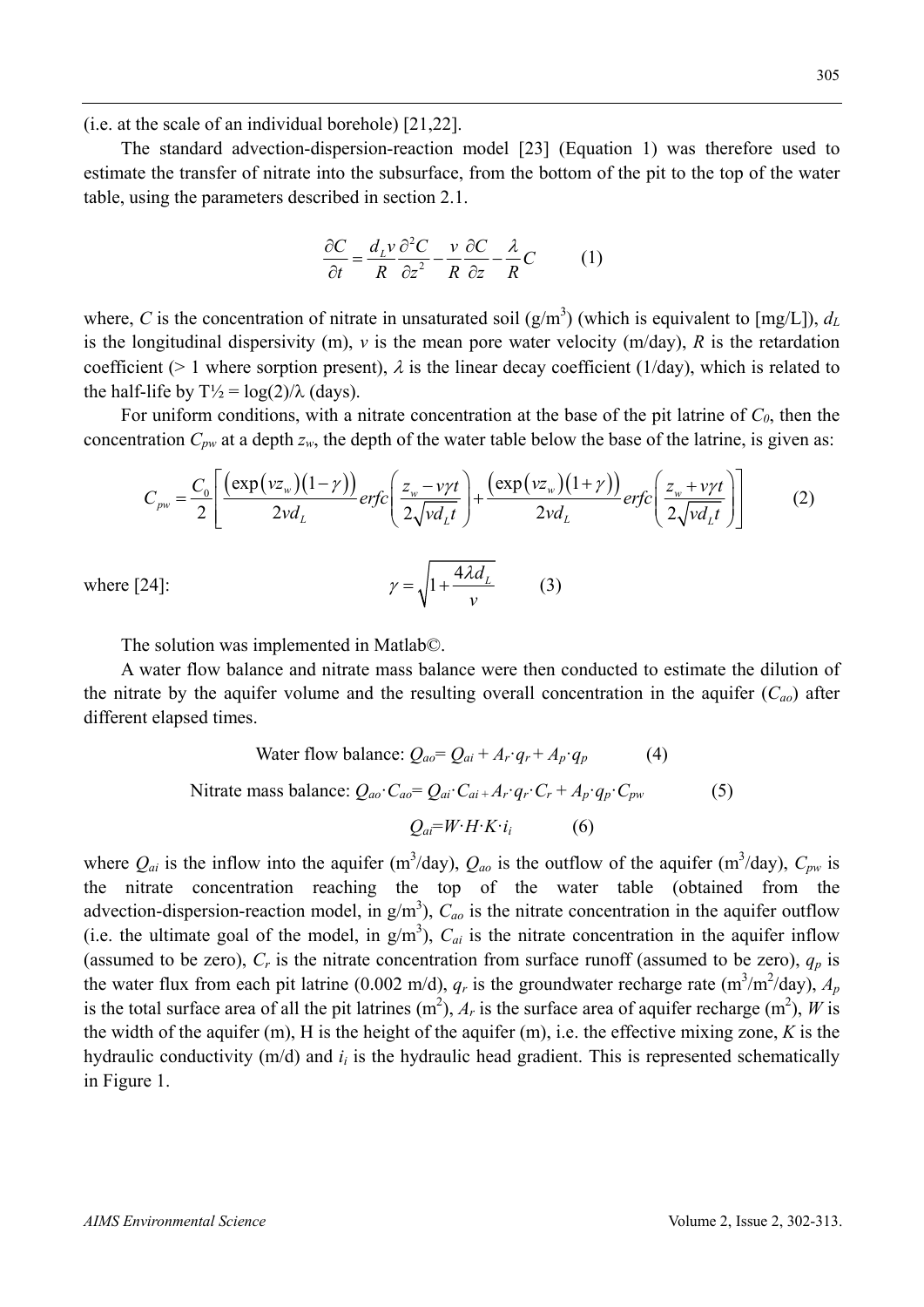

**Figure 1. Schematic representation of the model parameters.** The light blue zone represents the unsaturated zone and the dark blue zone represents the aquifer.

#### **3. Results**

The nitrate concentrations in the subsurface region between the bottom of the pit latrines and the water table based on the advection-dispersion-reaction model are summarized in Figures 2 to 4, considering depths from the bottom of the pits to the water table of 5, 10, and 30 m, respectively, over different time scales, ranging from 6 months up to 50 years. A range of  $C_{pw}$  values entering at the top of the aquifer, from 500 to 1500 mg/L, were then considered in the subsequent water flow and nitrate mass balance calculations, to capture the range of  $C_{pw}$  values that would occur over time under these different depth and half-life assumptions (Figures 2–4). For these flow and mass balance calculations, two hydraulic head gradients (0.01 and 0.02) and two groundwater recharge rates were considered (0.001 and 0.002  $\text{m}^3/\text{m}^2/\text{day}$ ), to represent the estimated ranges of these parameters across the study sites. The resulting *Cao* values are tabulated below (Table 1).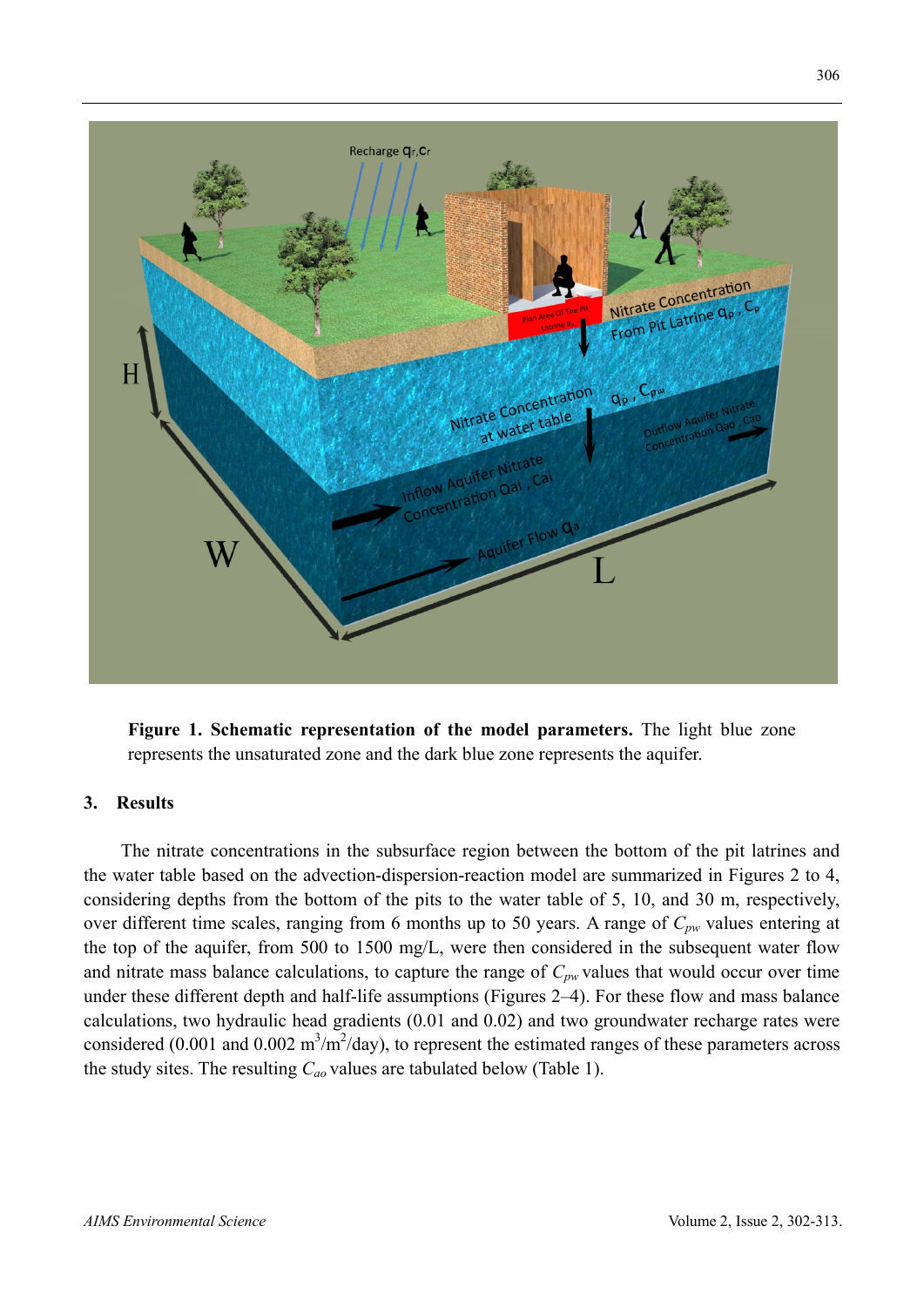

**Figure 2. Depth-dependent nitrate concentrations at specified times, considering a depth from the bottom of the pits to the water table of 5 m, with nitrate half-lives assumed as 500 days (top left), 1000 days (top right), or 1500 days (bottom).**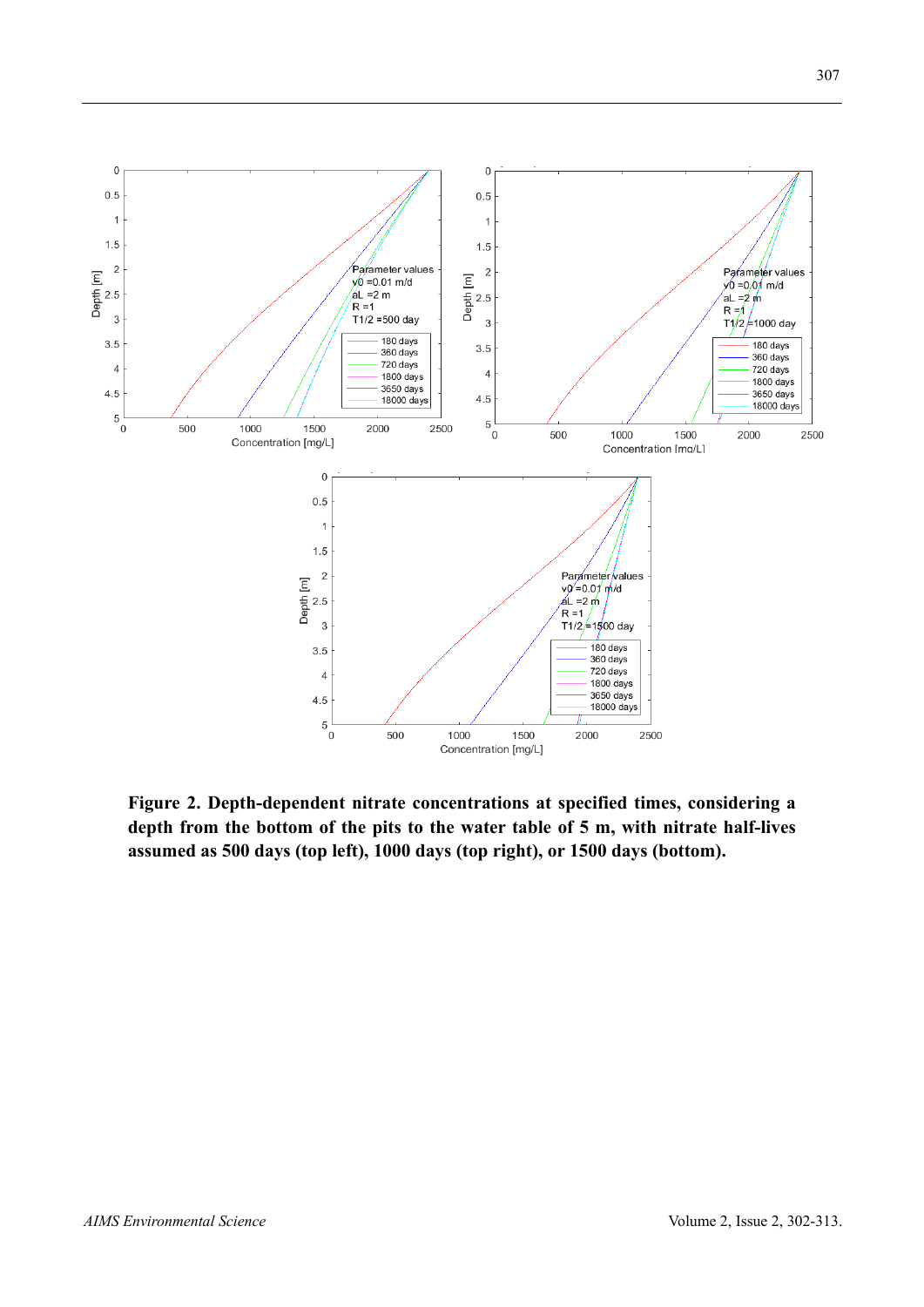

**Figure 3. Depth-dependent nitrate concentrations at specified times, considering a depth from the bottom of the pits to the water table of 10 m, with nitrate half-lives assumed as 500 days (top left), 1000 days (top right), or 1500 days (bottom).**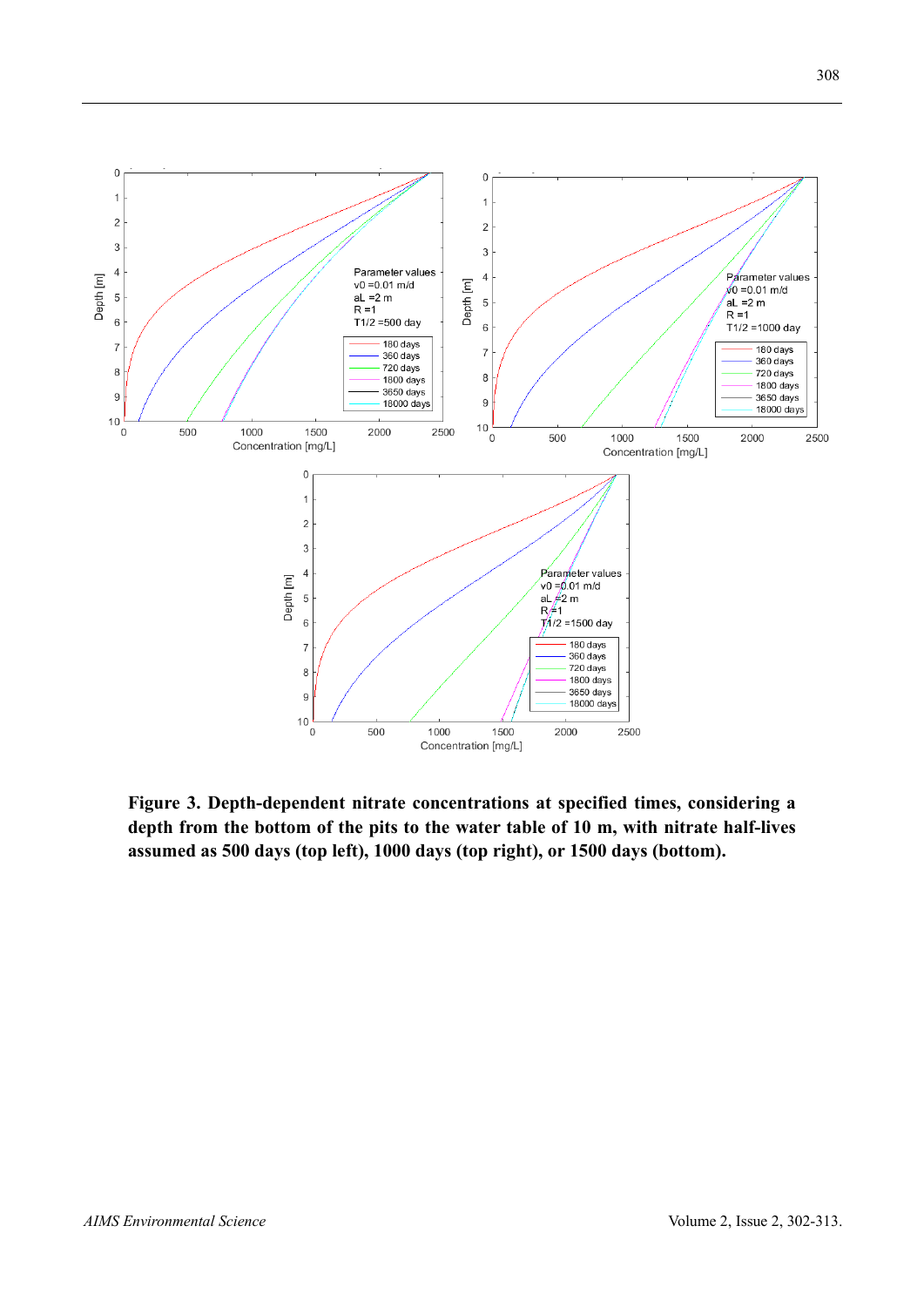

**Figure 4. Depth-dependent nitrate concentrations at specified times, considering a depth from the bottom of the pits to the water table of 30 m, with nitrate half-lives assumed as 500 days (top left), 1000 days (top right), or 1500 days (bottom).** 

**Table 1. Resulting nitrate concentrations in the aquifer**  $(C_{a0}, mg/L)$ **, for different**  $C_{pw}$ **values and hydraulic head gradient (***ii***) and groundwater recharge (***qr***) assumptions.** 

| $C_{pw}$ (mg/L)                                                               |  | 1500 1500 1250 1250 1000 1000 750 750 500 500                         |  |  |  |
|-------------------------------------------------------------------------------|--|-----------------------------------------------------------------------|--|--|--|
| $\hat{l}_i$                                                                   |  | $0.01$ $0.02$ $0.01$ $0.02$ $0.01$ $0.02$ $0.01$ $0.02$ $0.01$ $0.02$ |  |  |  |
| $q_r = 0.001 \text{ m}^3/\text{m}^2/\text{day}$ 87 72 73 60 58 48 44 36 29 24 |  |                                                                       |  |  |  |
| $q_r = 0.002 \text{ m}^3/\text{m}^2/\text{day}$ 51 45 42 37 34 30 25 22 17 15 |  |                                                                       |  |  |  |

### **4. Discussion**

Considering a 'best case' condition in this study, i.e. the maximum groundwater recharge rate  $(0.002 \text{ m}^3/\text{m}^2/\text{day})$ , the highest hydraulic head gradient (0.02), and the shortest nitrate half-life (500 days), it would take over 50 years for the nitrate concentration in the aquifer to exceed the WHO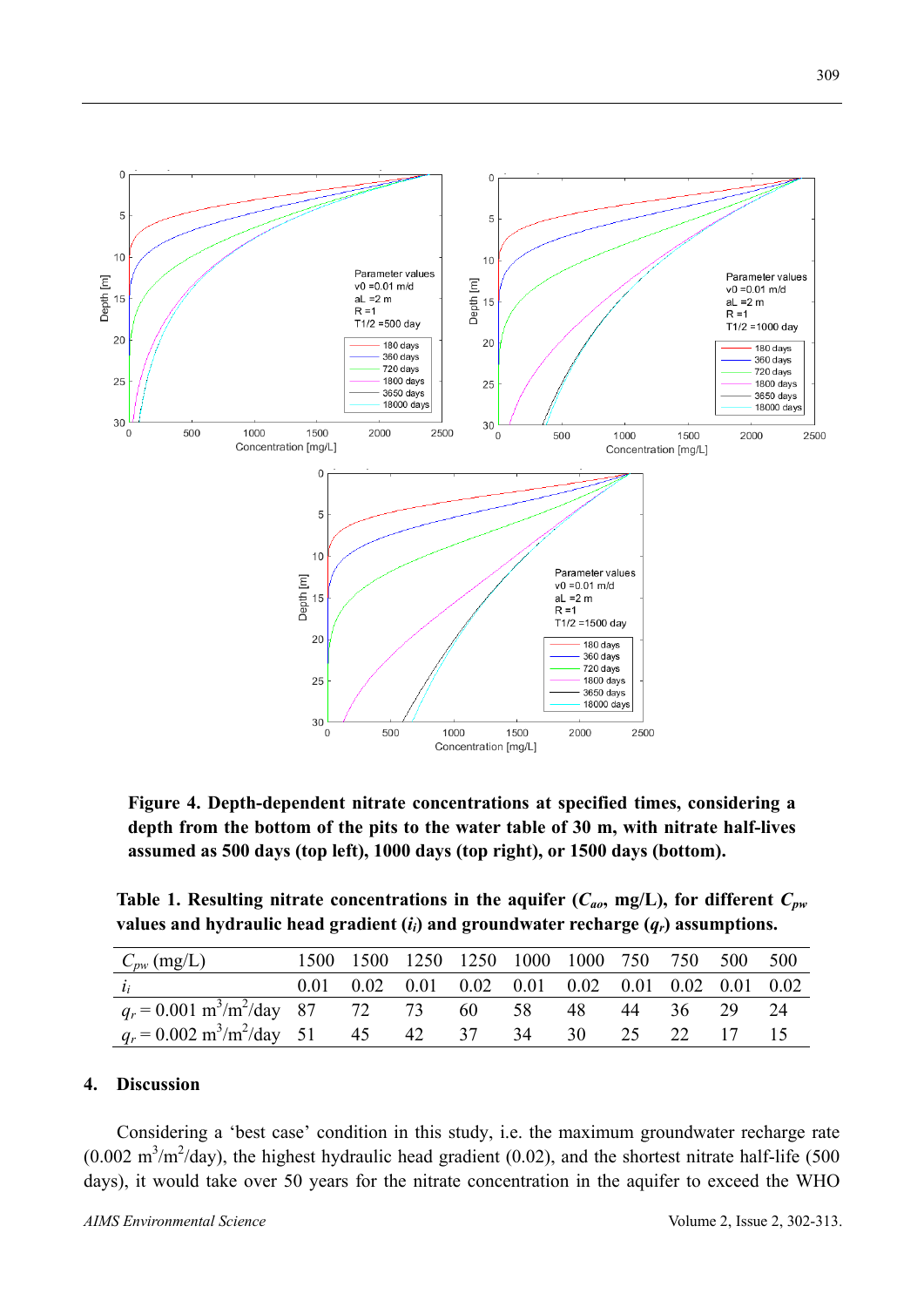guideline value for nitrate in drinking water of 50 mg/L, even for the shallowest distance from the pit down to the groundwater level of only 5 m (based on when the nitrate concentration at 5 m depth reaches 1500 mg/L in Figure 2, top left). However, the calculation is very sensitive to the nitrate half-life, and this time to exceed the WHO drinking water guideline for the 5 m depth-to-water-table case would be reduced to only two years for the moderate nitrate half-life condition of 1000 days (based on when the nitrate concentration at 5 m depth reaches 1500 mg/L in Figure 2, top right) and to even less than two years for the longest nitrate half-life condition of 1500 days (based on when the nitrate concentration at 5 m depth reaches 1500 mg/L in Figure 2, bottom). It should be noted that a commonly cited recommendation is that pit bottoms should be no less than 2 m from the groundwater level [1], while in this study the nitrate concentration penetrating to the groundwater was significant event at a depth of 5 m below the pit (except when assuming the shortest nitrate half-life). Even the 10 m depth-to-water-table case would reach the WHO drinking water guideline after approximately 5 years if the longest nitrate half-life is assumed (based on when the nitrate concentration at 10 m depth reaches 1500 mg/L in Figure 3, bottom).

The groundwater recharge rate also has a significant influence on the resulting nitrate concentrations in the aquifers, with the nitrate concentration in the aquifer increasing by approximately 60‒80% when the recharge rate was halved, with all else staying the same (Table 1).

There was very little historical nitrate concentration data for the aquifers in the study locations, though relatively recent nitrate data from a well-sampling study for the Beninese study site ranged range between 0.5 to 140 mg/L [5]. The approximate ranges of contamination estimated through the modelling in this study (Table 1) fall within the field-measured range of values, which was encouraging, especially given the uncertainty regarding the concentration of nitrate in the pits and the nitrate half-life in the subsurface, as discussed earlier.

There are several potential mitigating actions that could be put in place to reduce this risk of groundwater pollution, though these may not always be suitable based on local social, technical and economic constraints. Probably the best solution is to avoid building latrines in areas with high water tables in the first place, however this is a luxury that cannot always be accommodated in booming urban areas, where the poorest people often are relegated to undesirable lands that are most prone to groundwater flooding.

For pits that are already constructed in high water table areas, more frequent emptying of the pits would at least reduce the accumulated mass of waste that leaches nitrate into the subsurface. The two years needed for the aquifer with water table 5 m below the pits to reach the WHO drinking water guideline value, explained above, may be shorter than the typical time interval between pit emptying for many households [1], for example. In that case, however, the decision on the final destination of the emptied waste [25] would also need to take careful consideration of the groundwater pollution risk, e.g. if the waste is to be dried offsite or spread on agricultural land as biosolids in areas with similarly high water tables.

Another possible solution is to change the latrine design to one that better prevents nitrate contamination. One option is to encourage the use of urine diversion toilets, which would reduce the passage of urea into the pits, however this would require significant user buy-in to be successful, both financially and from an acceptability standpoint. Also, a common recommendation for high water table areas is to build latrines on mounds rather than dug into the ground [1], although the results of the modelling in this study suggest that adding a few extra meters of depth between the pit and the groundwater level is unlikely to have a significant effect in terms of delaying nitrate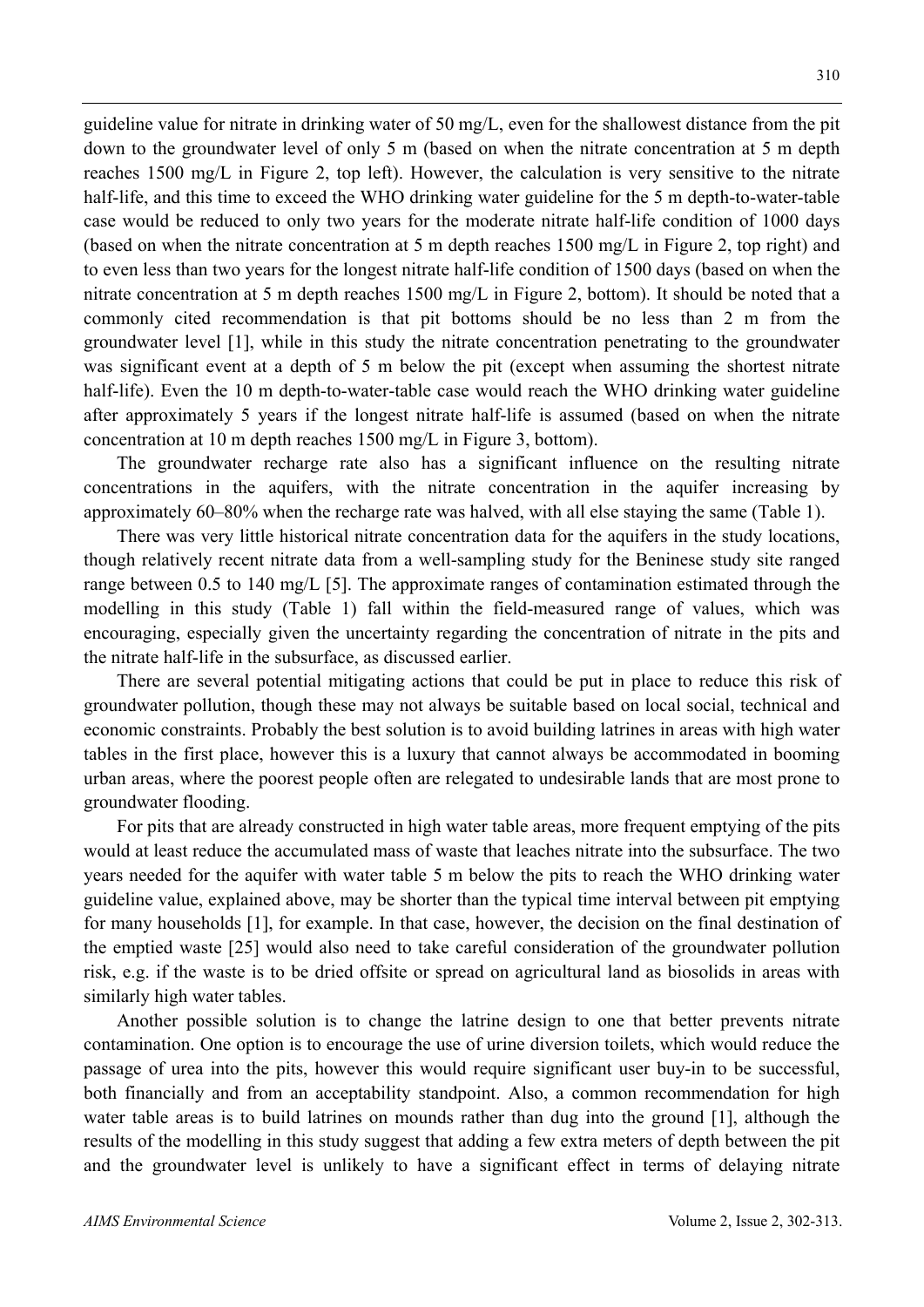penetration to the groundwater level, especially for the most shallow water table cases (e.g. water table  $\leq 5$  m below the pits).

Research into novel means of achieving denitrification within a pit latrine, such as the addition nitrate-adsorbing materials to the bottom of pits or practical methods for enhancing biological denitrification in the subsurface around pits, should also be conducted. However, any such newly developed denitrification methods should be low-cost, robust to changing conditions, long-lasting, and should not require ongoing user intervention nor maintenance, which are challenging constraints.

#### **5. Conclusions**

This study has highlighted the risk posed by pit latrines to groundwater quality in terms of nitrate pollution, specifically in low-income, densely-populated peri-urban areas with only basic forms of onsite sanitation and high water tables. At a water table depth of 5 m below the pit bottom and making best case assumptions about groundwater recharge and other influencing factors, the model aquifer in this study would have reached nitrate levels approaching the WHO guideline value for nitrate in drinking water (50 mg/L) in under two years, if a conservative (i.e. moderate to long) nitrate half-life is assumed. Groundwater recharge rate was also identified as a particularly influential parameter on the resulting nitrate concentrations in the model aquifer in this study. There is a need for more data on the typical nitrate concentrations in pits and the nitrate half-lives in different subsurface conditions.

Careful siting of latrines and appropriate pit design and management are especially important in areas with high water tables. It is hoped that the modelling approach presented here may be useful for those working in other low-income regions to similarly estimate their risk of nitrate pollution and to highlight site-specific data needs for sanitation planning.

#### **Acknowledgments**

The authors acknowledge the funding support from the Royal Society and the Department for International Development, who supported this research by a grant awarded through their Africa Capacity Building Initiative (Network Grant round), entitled 'The Sustainable Onsite Sanitation (SOS) Project: Research and Capacity Building in Sanitation Engineering in West Africa', grant number AN130068. The authors also sincerely thank all the students and staff at Université Cheikh Anta Diop, Université d'Abomey-Calavi, and Université Félix Houphouët-Boigny who assisted with the site visits and data collection.

#### **Conflict of Interest**

There are no conflicts of interest to declare.

#### **References**

1. World Health Organization, Fact Sheet 3.4: Simple Pit Latrines, undated. Available from: http://www.who.int/water\_sanitation\_health/hygiene/emergencies/fs3\_4.pdf.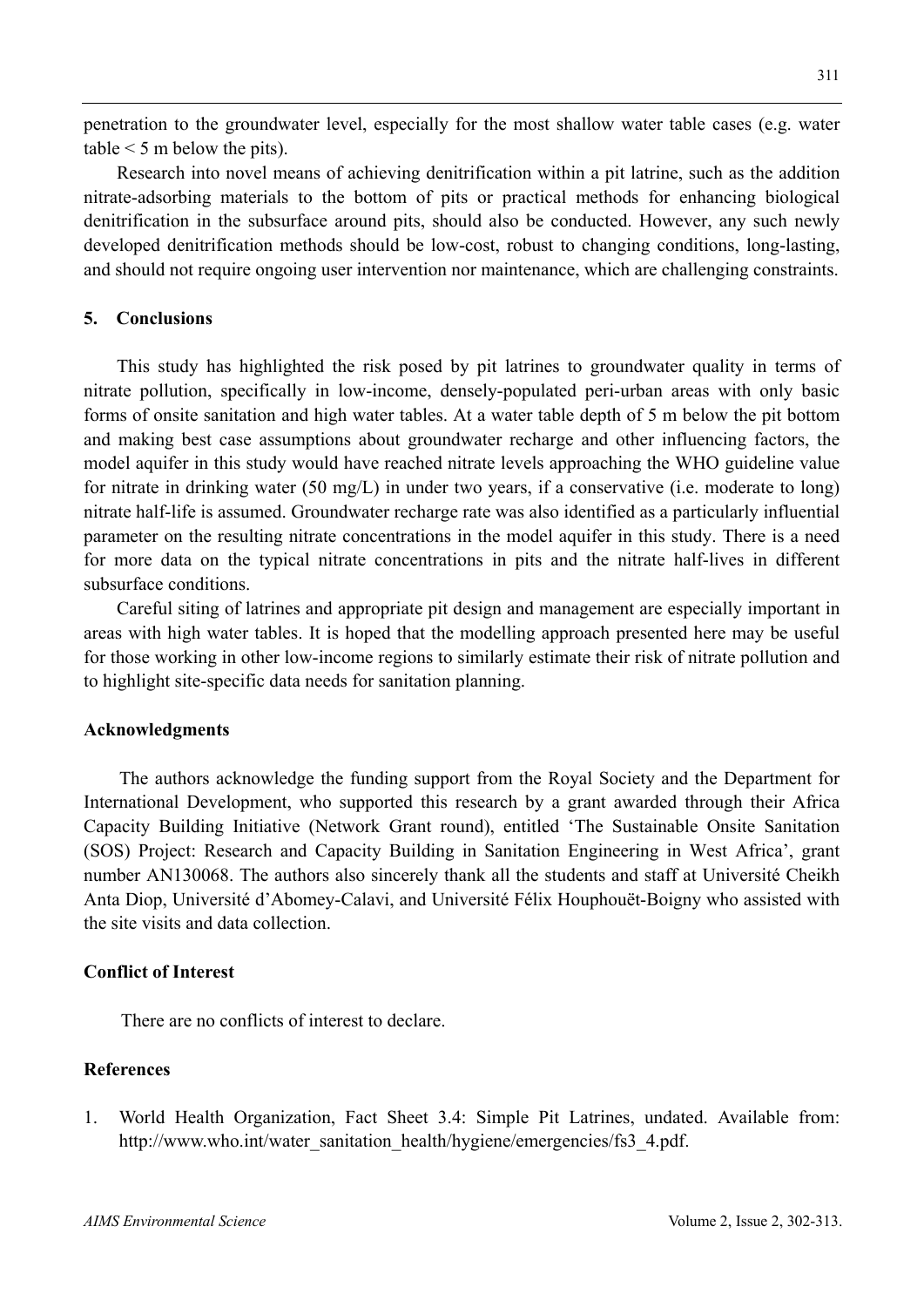2. Environment Agency, Attenuation of nitrate in the subsurface environment, 2005. Available from:

https://www.gov.uk/government/uploads/system/uploads/attachment\_data/file/291473/scho0605 bjcs-e-e.pdf

- 3. Harman J, Robertson WD, Cherry JA, et al. (1996) Impacts on a sand aquifer from an old septic system: nitrate and phosphate. *Ground Water* 34: 1105-1114.
- 4. World Health Organization, Nitrate and nitrite in drinking-water, 2001. Available from: http://www.who.int/water\_sanitation\_health/dwq/chemicals/nitratenitrite2ndadd.pdf.
- 5. Dovonou FE (2012) *Diagonostic Qualitatif et Environnemental de l'Aquifere Superficiel du Champ de Captage Intensif de Godomey au Benin (Afrique de l'Ouest): Elements Pour un Plan d'Actions Strategiques de Protection des Resource en Eau Souterraine Exploitees*, PhD thesis, Université d'Abomey-Calavi.
- 6. Kouame KJ (2007) *Contribution a la Gestion Integree des Ressources en Eaux (GIRE) du District d'Abidjan (Sud de la Cote d'Ivoire): Outils d'aide a la decision pour la prevention et la protection des eaux souterraines contre la pollution*, PhD thesis, Université Félix Houphouët-Boigny.
- 7. Shamrukh M, Corapcioglu M, Hassona F (2001) Modelling the effect of chemical fertilizers on ground water quality in the Nile Valley Aquifer, Egypt. *Ground Water* 39: 59-67.
- 8. Almasri MN, Kaluarachchi JJ (2007) Modeling nitrate contamination of groundwater in agricultural watersheds. *J Hydrol* 343: 211-229
- 9. Lee MJ, Hwang S, Ro HM, (2014) Interpreting the effect of soil texture on transport and removal of nitrate-N in saline coastal tidal flats under steady-state flow condition. *Contin Shelf Res* 84: 35-42.
- 10. Schouw NL, Danteravanich S, Mosbaek H, et al. (2002) Composition of human excreta a case study from Southern Thailand. *Sci. Tot. Environ.* 286: 155-166.
- 11. Del Porto D, Steinfeld C (1999) *The Composting Toilet System Book, a Practical Guide to Choosing, Planning and Maintaining composting Toilet Systems, a Water-Saving, Pollution-Preventing Alternative*, Concord, Massachussetts, The Center for Ecological Pollution Prevention.
- 12. Drangert JO, Bew J, Winblad U (1997) Ecological Sanitation, *Proceedings of the Sida Sanitation Workshop*, Balingsholm, Sweden, Sida.
- 13. Aillery M, Gollehon, N, Johanson R, et al., Managing Manure to Improve Air and Water Quality, Economic Research report 9, United States Department of Agriculture, 2005. Available from: http://www.ers.usda.gov/media/851714/err9.pdf
- 14. Cruz MC, Cacciabiu DG, Gil JF, et al. (2012) The impact of point source pollution on shallow groundwater used for human consumption in a threshold country. *J Environ Monit* 14: 2338-2349.
- 15. Kimmel GE (1984) Non-point contamination of groundwater on Long Island, New York. In: National Research Council (ed.) *Groundwater contamination.* Washington, National Academy Press, 120-126.
- 16. Frind E, Duynisveld W, Strebel O, et al. (1990) Modeling of multicomponent transport with microbial transformation in ground water: the Fuhrberg case. *Water Resour Res* 26: 1707-1719.
- 17. Herbert M, Kovar K (1998) *Groundwater Quality: Remediation and Protection*. Wallingford, International Association Hydrological Sciences.